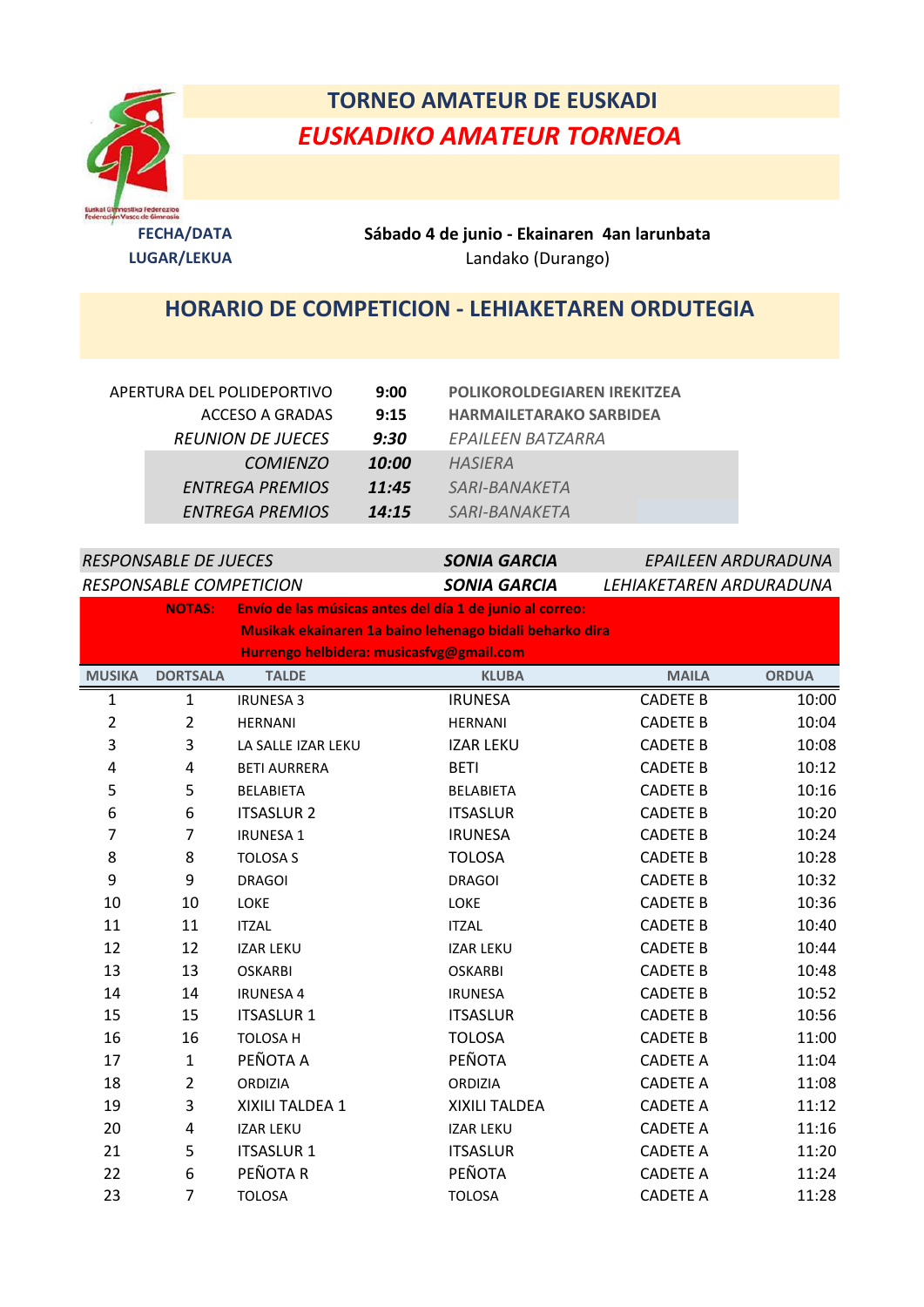| <b>MUSIKA</b> | <b>DORTSALA</b> | <b>TALDE</b>                    | <b>KLUBA</b>        |               | <b>MAILA</b>    | <b>ORDUA</b> |
|---------------|-----------------|---------------------------------|---------------------|---------------|-----------------|--------------|
| 24            | 8               | <b>HARRIGARRI 1</b>             | <b>HARRIGARRI</b>   |               |                 | 11:32        |
| <b>MUSIKA</b> | <b>DORTSALA</b> | <b>GIMNASTA</b>                 | <b>KLUBA</b>        | <b>TRESNA</b> | <b>MAILA</b>    | <b>ORDUA</b> |
| 21            | $\mathbf{1}$    | <b>SAIOA RODRIGUEZ</b>          | <b>IPURUA</b>       | <b>ARO</b>    | <b>CADETE B</b> | 12:00        |
| 22            | $\overline{2}$  | <b>MAIDER IRIONDO</b>           | <b>HERNANI 1</b>    | <b>ARO</b>    | <b>CADETE B</b> | 12:02:30     |
| 23            | 3               | NEREA MTEZ DE MARIGORTA ITZAL I |                     | <b>ARO</b>    | <b>CADETE B</b> | 12:05        |
| 24            | 4               | NAROA LÓPEZ                     | ARESKETA            | <b>ARO</b>    | <b>CADETE B</b> | 12:07:30     |
| 25            | 5               | <b>IRATI LARRETA</b>            | <b>BELABIETA</b>    | <b>ARO</b>    | <b>CADETE B</b> | 12:10        |
| 26            | 6               | LÍA ROMANO                      | <b>IPURUA</b>       | <b>ARO</b>    | <b>CADETE B</b> | 12:12:30     |
| 27            | 7               | <b>IRAIA BERASARTE</b>          | LOKE <sub>1</sub>   | <b>ARO</b>    | <b>CADETE B</b> | 12:15        |
| 28            | 8               | NOA ROMÁN                       | <b>BETI AURRERA</b> | <b>ARO</b>    | <b>CADETE B</b> | 12:17:30     |
| 29            | 9               | <b>NAHIA ARBIZU</b>             | ZUBIBERRI 1         | <b>ARO</b>    | <b>CADETE B</b> | 12:20        |
| 30            | 10              | <b>IRATI ANGULO</b>             | <b>ITZAL</b>        | <b>ARO</b>    | <b>CADETE B</b> | 12:22:30     |
| 31            | 11              | SARAY DE LA TORRE               | <b>EKILORE</b>      | <b>ARO</b>    | <b>CADETE B</b> | 12:25        |
| 32            | 12              | YUMA OTÁLVARO                   | <b>IPURUA</b>       | <b>ARO</b>    | <b>CADETE B</b> | 12:27:30     |
| 33            | 13              | <b>JONE AGUILAR</b>             | <b>HERNANI</b>      | <b>ARO</b>    | <b>CADETE B</b> | 12:30        |
| 34            | 14              | AITANA MOLANO                   | LOKE                | <b>ARO</b>    | <b>CADETE B</b> | 12:32:30     |
| 35            | 15              | <b>AINHOA VARELA</b>            | BETI 1              | <b>ARO</b>    | <b>CADETE B</b> | 12:35        |
| 36            | 16              | <b>UXUE MORENO</b>              | <b>ITZAL L</b>      | <b>ARO</b>    | <b>CADETE B</b> | 12:37:30     |
| 37            | $\mathbf{1}$    | SAIOA RODRIGUEZ                 | <b>IPURUA</b>       | MAZAS         | <b>CADETE B</b> | 12:40        |
| 38            | $\overline{2}$  | <b>ELENE RODRIGUEZ</b>          | <b>HERNANI 1</b>    | <b>MAZAS</b>  | <b>CADETE B</b> | 12:42:30     |
| 39            | 3               | LUCIA PALAZUELOS                | <b>ITZAL I</b>      | <b>MAZAS</b>  | <b>CADETE B</b> | 12:45        |
| 40            | 4               | NAROA LÓPEZ                     | ARESKETA            | <b>MAZAS</b>  | <b>CADETE B</b> | 12:47:30     |
| 41            | 5               | <b>IRATI LARRETA</b>            | <b>BELABIETA</b>    | <b>MAZAS</b>  | <b>CADETE B</b> | 12:50        |
| 42            | 6               | LÍA ROMANO                      | <b>IPURUA</b>       | <b>MAZAS</b>  | <b>CADETE B</b> | 12:52:30     |
| 43            | 7               | <b>ERIKA TEJERO</b>             | LOKE <sub>1</sub>   | <b>MAZAS</b>  | <b>CADETE B</b> | 12:55        |
| 44            | 8               | NOA ROMÁN                       | <b>BETI AURRERA</b> | <b>MAZAS</b>  | <b>CADETE B</b> | 12:57:30     |
| 45            | 9               | <b>NIKOLE ARANBARRI</b>         | ZUBIBERRI 1         | <b>MAZAS</b>  | <b>CADETE B</b> | 13:00        |
| 46            | 10              | <b>IRATI ANGULO</b>             | <b>ITZAL</b>        | <b>MAZAS</b>  | <b>CADETE B</b> | 13:02:30     |
| 47            | 11              | SARAY DE LA TORRE               | <b>EKILORE</b>      | MAZAS         | <b>CADETE B</b> | 13:05        |
| 48            | 12              | YUMA OTÁLVARO                   | <b>IPURUA</b>       | <b>MAZAS</b>  | <b>CADETE B</b> | 13:07:30     |
| 49            | 13              | <b>JONE AGUILAR</b>             | HERNANI             | MAZAS         | <b>CADETE B</b> | 13:10        |
| 50            | 14              | AITANA MOLANO                   | LOKE                | MAZAS         | <b>CADETE B</b> | 13:12:30     |
| 51            | 15              | NORA SAEZ DE MATURANA           | BETI <sub>1</sub>   | MAZAS         | <b>CADETE B</b> | 13:15        |
| 52            | 16              | <b>IRATI MADINABEITIA</b>       | <b>ITZAL L</b>      | MAZAS         | <b>CADETE B</b> | 13:17:30     |
| 53            | $\mathbf{1}$    | YERAY CERQUEIRA                 | <b>GETXO</b>        | ARO           | <b>CADETE A</b> | 13:20        |
| 54            | $\overline{2}$  | SOFIA PEREIRA                   | SANTUTXU            | ARO           | <b>CADETE A</b> | 13:22:30     |
| 55            | 3               | <b>GOIZANE SNATIN</b>           | <b>EKILORE</b>      | ARO           | <b>CADETE A</b> | 13:25        |
| 56            | 4               | NORA RUIZ DE AGUIRRE            | <b>GETXO</b>        | ARO           | <b>CADETE A</b> | 13:27:30     |
| 57            | 5               | <b>UXUE CABALLERO</b>           | <b>ITSALSUR</b>     | ARO           | <b>CADETE A</b> | 13:30        |
| 58            | 6               | <b>NAHIA RODRIGUEZ</b>          | <b>HARRIGARI</b>    | ARO           | <b>CADETE A</b> | 13:32:30     |
| 59            | $\overline{7}$  | <b>GARAZI ELIAS</b>             | <b>GETXO</b>        | ARO           | <b>CADETE A</b> | 13:35        |
| 60            | 8               | MALEN DUEÑAS                    | OLAZARMENDI         | ARO           | <b>CADETE A</b> | 13:37:30     |
| 61            | 9               | <b>MARIA FERNANDEZ</b>          | <b>EKILORE</b>      | ARO           | <b>CADETE A</b> | 13:40        |
| 62            | 1               | YERAY CERQUEIRA                 | <b>GETXO</b>        | <b>MAZAS</b>  | <b>CADETE A</b> | 13:42:30     |
| 63            | $\overline{2}$  | SOFIA PEREIRA                   | SANTUTXU            | <b>MAZAS</b>  | <b>CADETE A</b> | 13:45        |
| 64            | 3               | <b>GOIZANE SNATIN</b>           | <b>EKILORE</b>      | MAZAS         | <b>CADETE A</b> | 13:47:30     |
| 65            | 4               | NORA RUIZ DE AGUIRRE            | <b>GETXO</b>        | MAZAS         | <b>CADETE A</b> | 13:50        |
| 66            | 5               | <b>UXUE CABALLERO</b>           | <b>ITSALSUR</b>     | <b>MAZAS</b>  | <b>CADETE A</b> | 13:52:30     |
| 67            | 6               | <b>NAHIA RODRIGUEZ</b>          | HARRIGARI           | MAZAS         | <b>CADETE A</b> | 13:55        |